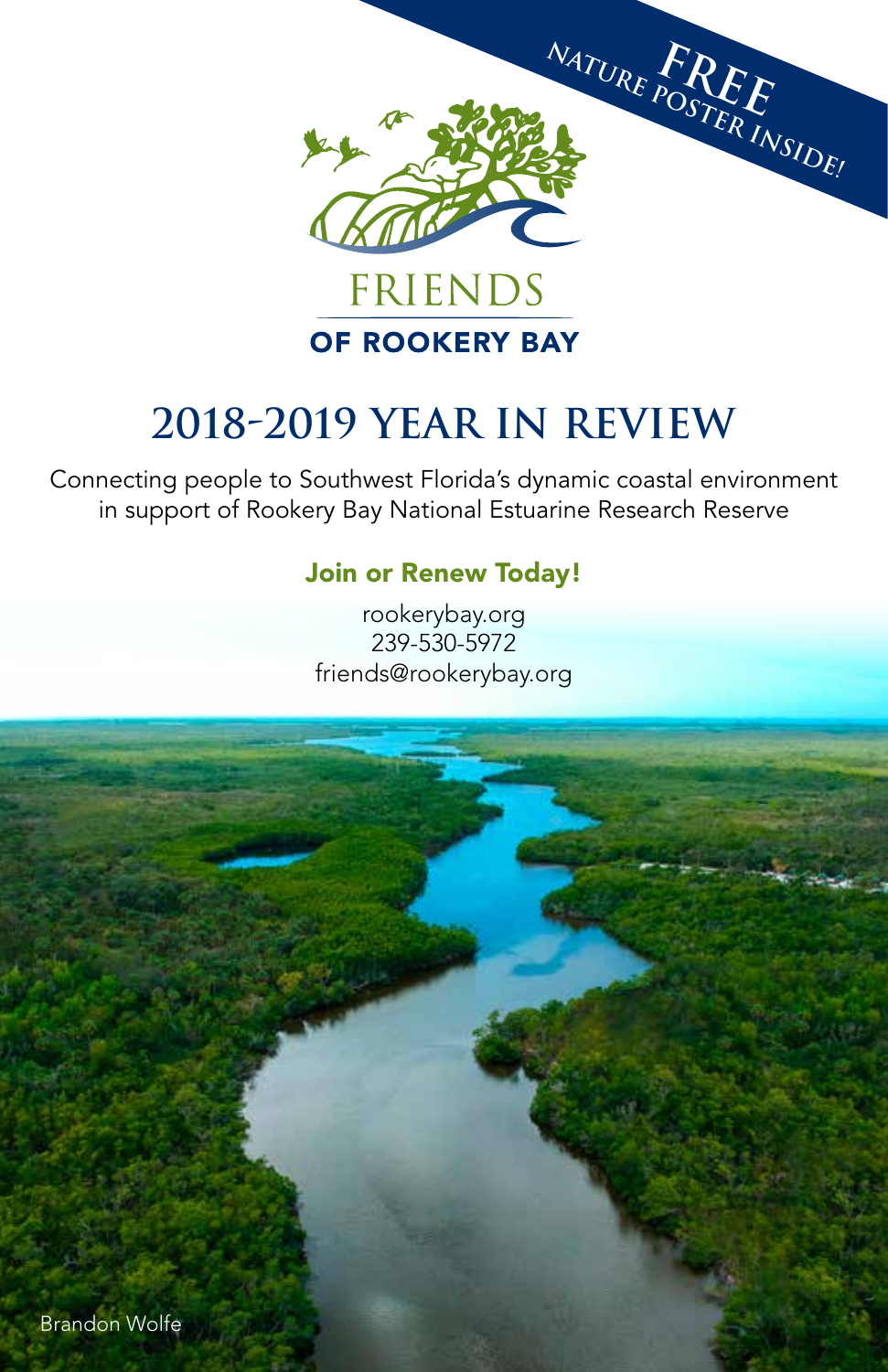# **A Public-Private Partnership**

Our two organizations are tightly linked, but each has its own role. Both organizations are committed to protecting Southwest Florida's coastal environment for generations to come.





#### Rookery Bay National Estuarine Research Reserve

Managed by the Florida Department of Environmental Protection in partnership with the National Oceanic Atmospheric Administration and Florida International University, the Reserve is responsible for managing wildlife and habitat within its 110,000-acres boundary, which stretches from downtown Naples east through the Western Everglades, encompassing 40 percent of Collier County's coastline!

The Reserve operates programs in coastal research and monitoring, land and water resource management, and environmental learning and decision-maker training at the Rookery Bay Environmental Learning Center.

#### Friends of Rookery Bay

The 501(c)(3) non-profit Friends of Rookery Bay helps Reserve staff address many challenges in managing our coastal lands and waters. We connect people to Southwest Florida's coastal environment through an active volunteer recruitment program, outreach efforts, advocacy, and fundraising activities.

Through these efforts, the Friends provides vital monetary and in-kind support for Reserve programs, operations, and improvements. Our members and donors enable us to be a reliable partner to the Reserve and an advocate for preservation and coastal protection.





# **Our 2018-19 Impact Highlights**

#### Fundraising

Established the Lavern Norris Gaynor Scholarship with a \$150,000 gift from Lavern Gaynor to support and fund education and research internships at the Reserve. The gift is invested in our endowment at the Community Foundation of Collier County and open for anyone to contribute.





### Advocacy

Increased federal funding by \$2 million for Rookery Bay Reserve and across the National Estuarine Research Reserve system through the voice of members, volunteers and friends. Funding supports a national Graduate Research Fellowship program, placing one graduate student at each of the 29 reserves.

#### Outreach & Volunteer Recruitment

Connected with community leaders, business owners and the general public through ecotours, art receptions, lectures, and special events at the Rookery Bay Environmental Learning Center as well as outreach events across Collier County, inspiring stewardship and volunteerism at Rookery Bay Research Reserve. We also bestowed the inaugural Lavern Norris Gaynor Environmental Champion Award upon Lavern Norris Gaynor, in recognition of continuing her family's legacy of environmental stewardship.



#### Sponsors

The Isles of Collier Preserve Woodward, Pires & Lombardo, P.A. Soireé First Florida Integrity Bank Florida International University Horizon Rentals Naples Illustrated Naples Daily News Naples Reserve

Florida Gulf Coast University Carrabba's Italian Grill Ray & Pat Carroll Tom & Sue Marquardt Stock Development StoreSmart Self-Storage Lavern Gaynor Lois & Bruce Selfon

![](_page_1_Picture_25.jpeg)